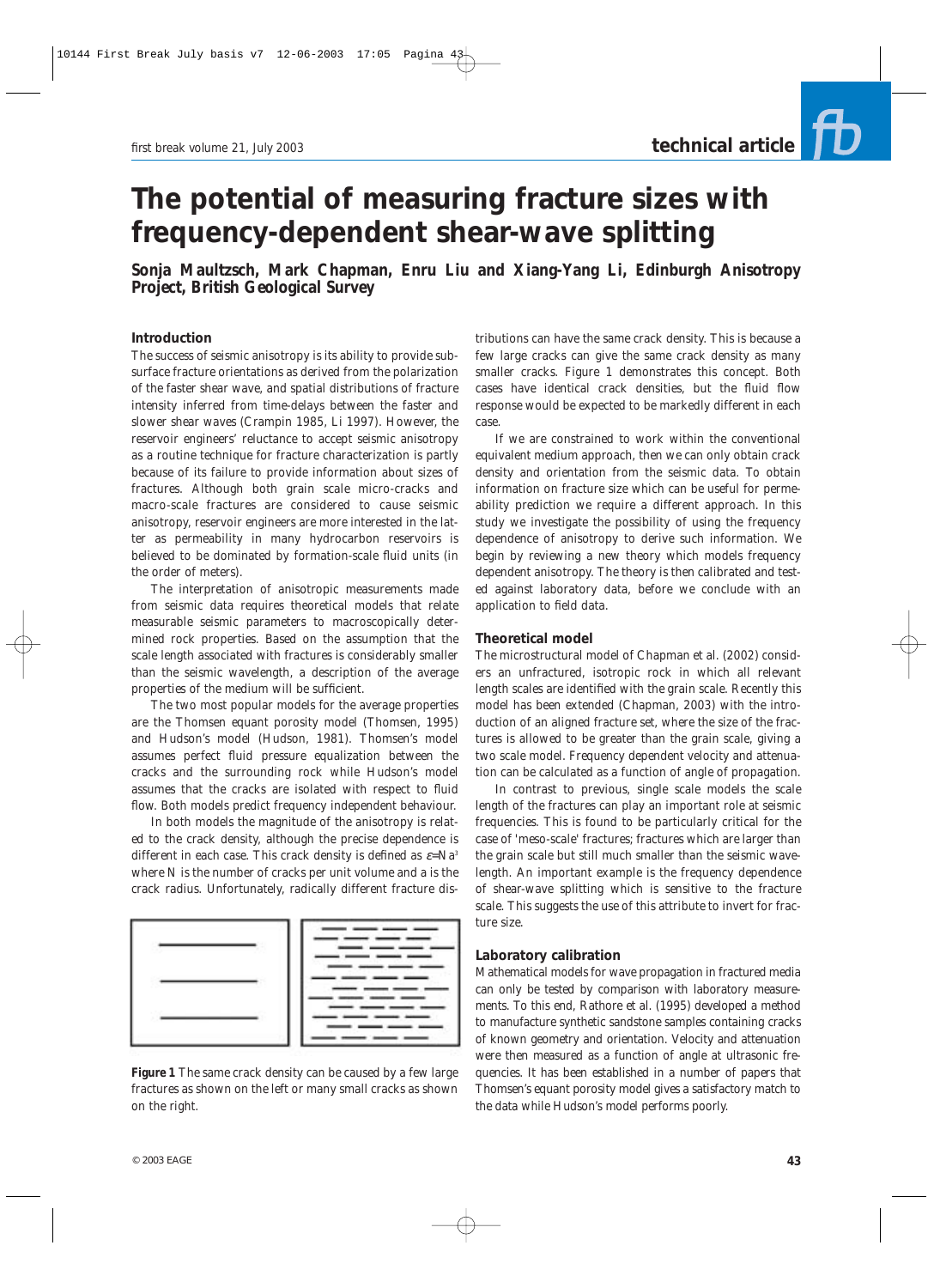# **technical article**



**Figure 2** *Relative error between measured and modelled velocities as a function of* τ*. There is a fairly indistinct minimum at* <sup>τ</sup>*=0.27*µ*s. This value was used to model the velocities shown on the right.*



**Figure 3** *Misfit between measured and modelled qP-wave attenuation as a function of* <sup>τ</sup> *and modelling results for the best fit. There is a distinct minimum in nearly the same place as in Figure 2.*

We now proceed to test Chapman's model against the Rathore data. The values of the relevant rock properties are given by Rathore et al. (1995). For the application of the Chapman model in this case we have only one unknown parameter, the time scale constant τ. We therefore seek the value of τ which will minimize the misfit between data and model.

Figure 2 shows the misfit of the velocities as a function of the chosen τ. A rather indistinct minimum exists for a τ value of 0.27 µs. We also show the velocity modelling corresponding to this τ value. A very satisfactory match is achieved.

The modelling for the optimal  $\tau$  value is not significantly better than would be achieved in the low frequency limit. If we are to use the obtained τ value to guide the application of the model to other datasets then it is desirable to obtain tighter bounds on τ. To this end we attempted to model the attenuation data reported by Rathore et al. (1995). Figure 3 shows that there is now a much more distinct minimum in the same place as the earlier minimum occurred. The attenuation modeling is also given.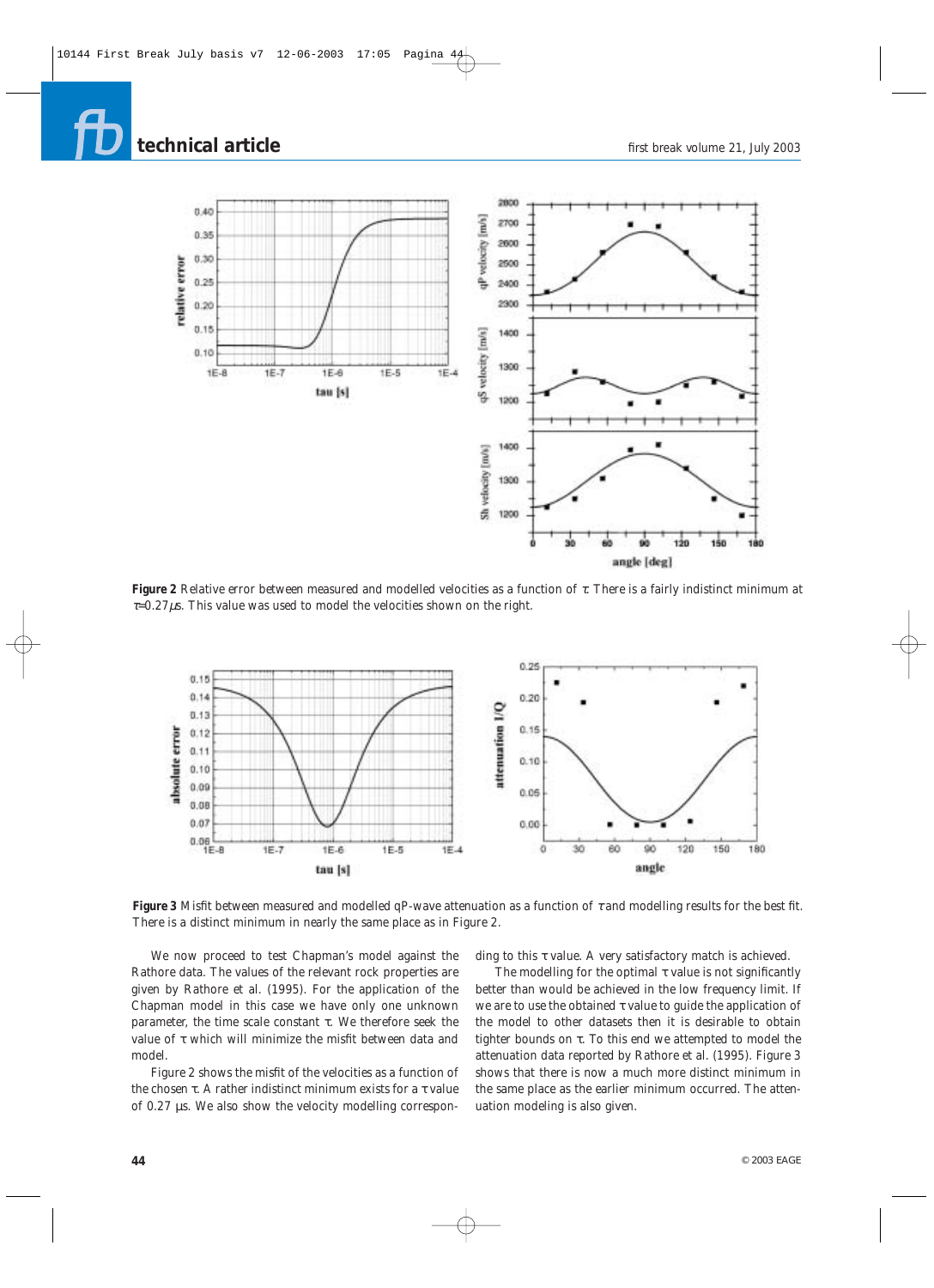*first break* volume 21, July 2003

## **technical article**



**Figure 4** *Polarization angles of the fast shear wave and time delay between the split shear waves for different frequency bands. The results for 0-10 Hz are unreliable, since there is no coherent energy in the data below 10 Hz. The polarization angles are consistent around 43°, while the time delay shows a systematic decrease with frequency.*



**Figure 5** *Outline of the approach for application of the model to field data and estimation of fracture parameters (fracture density* ε*f, fracture radius af and fracture orientation n).*

## **Application to field data**

We now apply the model to 2X2 VSP data from the Bluebell-Altamont field in the Uinta basin, Utah. Our aim is to estimate fracture density, orientation and size from the data. The field contains a fractured gas reservoir, the Green River formation, which is a sandstone with generally low porosity and

permeability. Production from the reservoir is believed to be primarily controlled by size, orientation and concentration of natural fractures (Lynn et al., 1999). Characterization of these fractures by seismic means would clearly be welcomed by the reservoir engineers.

The dataset is a near-offset VSP with the source located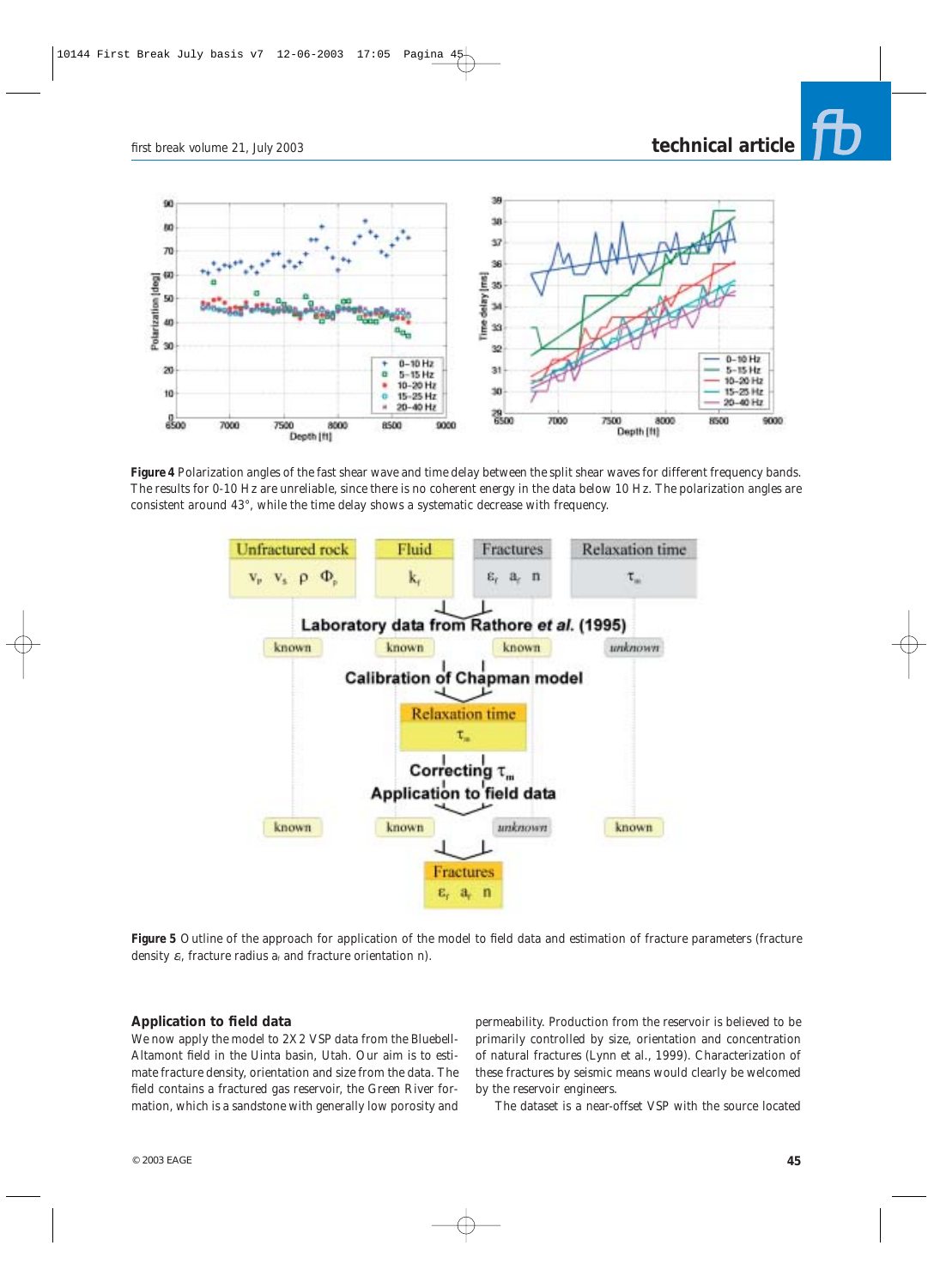## **technical article**

550 ft west of the well. Three-component receivers were placed at depths from 2800 ft to 8650 ft with 50 ft spacing. The reservoir is located between the depths of 6687 ft and 8591 ft.

Shear-wave splitting was observed in the VSP data and analyzed from direct arrivals. The polarization angle of the fast shear-wave was found to be consistent at N43W throughout all receiver depths. This direction is identified with the fracture strike.

Lynn et al. (1999) found that there is anisotropy in the overburden, specifically that the shear-waves had a time delay of 28 ms at a depth of 2800 ft. Between 2800 ft and the top of the Green River formation at 6700 ft the time delay increases by only about 2 ms, so the anisotropy of the rock is small. A sharp increase in time delay occurs in the Green River formation, indicating the presence of fractures.

We now analyze the data from the Green River formation for frequency dependent shear-wave splitting. The data were filtered into various frequency bands and then analyzed for polarization angles and time delays between the split shearwaves. The results are shown in Figure 4. The polarization angles are consistent around 43° for all frequency bands except the lowest one (0-10 Hz). Inspection of this frequency band reveals no coherent energy. Therefore the results for this frequency band are unreliable and should not be used for further analysis. The corresponding time-delays show important behaviour. Disregarding, once again, the lowest frequency band, we see a systematic decrease in time-delay with increasing frequency. Our concept is to use this information to invert for the fracture radius.

Figure 5 outlines our approach. The key problem to be overcome is the estimation of parameters. When we modelled the Rathore data we knew the fracture parameters. The only unknown was the time scale  $\tau$  which we were able to use as a fitting parameter. For the VSP data we know neither τ nor the fracture parameters. We therefore propose to correct the τ value obtained from the Rathore experiment to match the different petrophysical properties of the Green River formation, and so reduce the unknowns to simply the fracture parameters.

Theory predicts that  $\tau$  is proportional to fluid viscosity and inversely proportional to permeability. Since the fluid is known in each case, water in the Rathore experiment and natural gas for the Green River formation, the viscosity correction is straightforward. The permeability correction is more difficult, since we have permeability values for neither case. However, we do know the porosities in each case, and we only require the ratios of the permeabilities rather than the absolute values. We therefore propose to use the extended form of the Kozeny-Carman relationship (Mavko and Nur, 1997) to infer the permeability ratio from the known porosity ratio. Performing these corrections we arrive at a corrected τ value of 6 μs.

We then scanned in various values for the crack density and fracture radius and computed the time delay as a function of depth for each frequency band. The resulting relative errors compared to the data are given in Figure 6. We can see a clear minimum of the relative error. Zooming in allowed this minimum to be picked as a fracture density of 0.0375 and a fracture radius of 3 m.



**Figure 6** *Relative error between measured and computed time delay as a function of frequency for a wide range of fracture densities and fracture sizes. There is a clear minimum at a fracture density of 0.0375 and a fracture radius of 3 m.*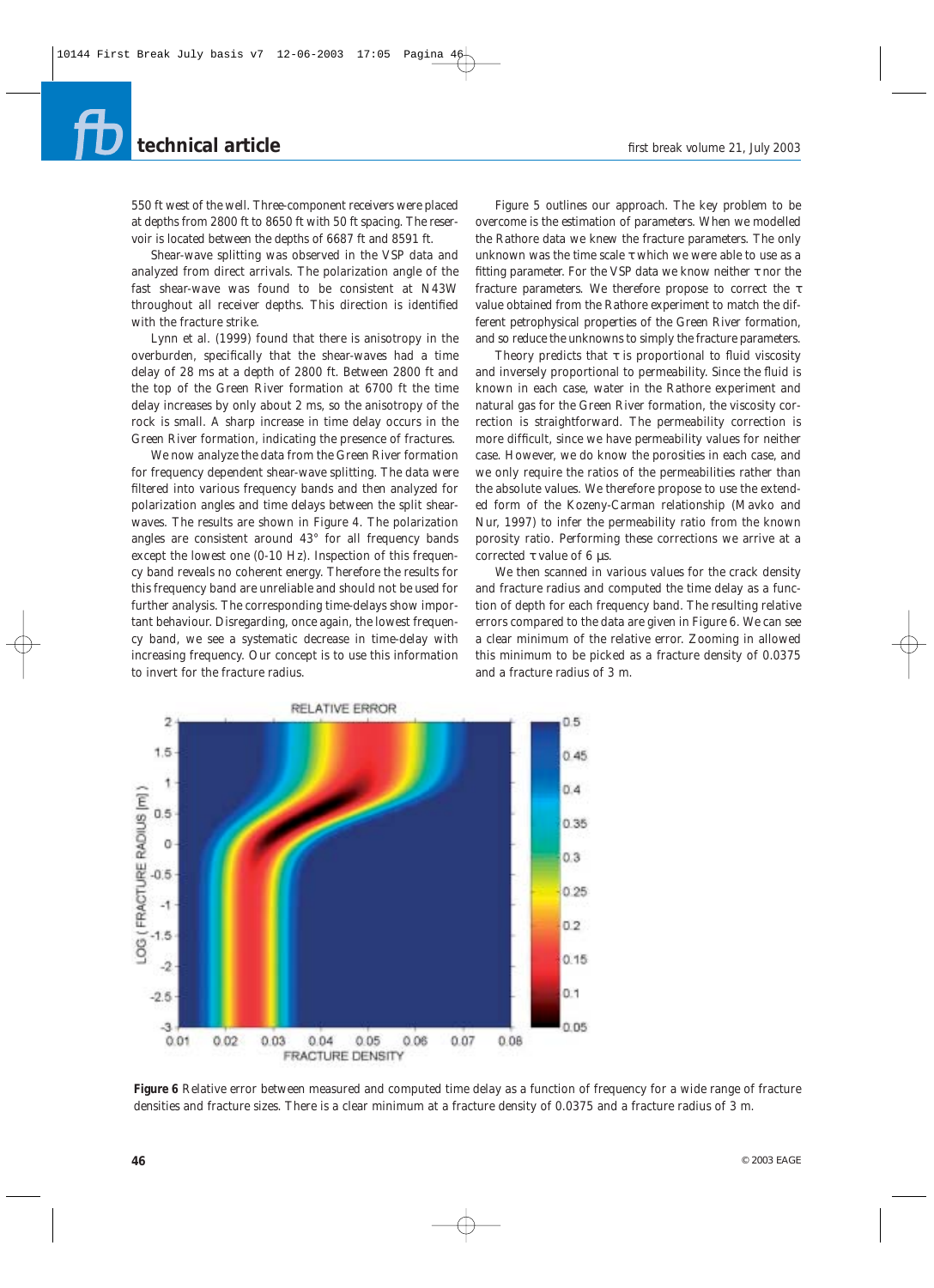# *first break* volume 21, July 2003 **technical article**





**Figure 7** *4C shear wave data before (left) and after (right) Alford rotation.*



**Figure 8** *4C synthetics before and after Alford rotation.*

 $\circ$  2003 EAGE **47**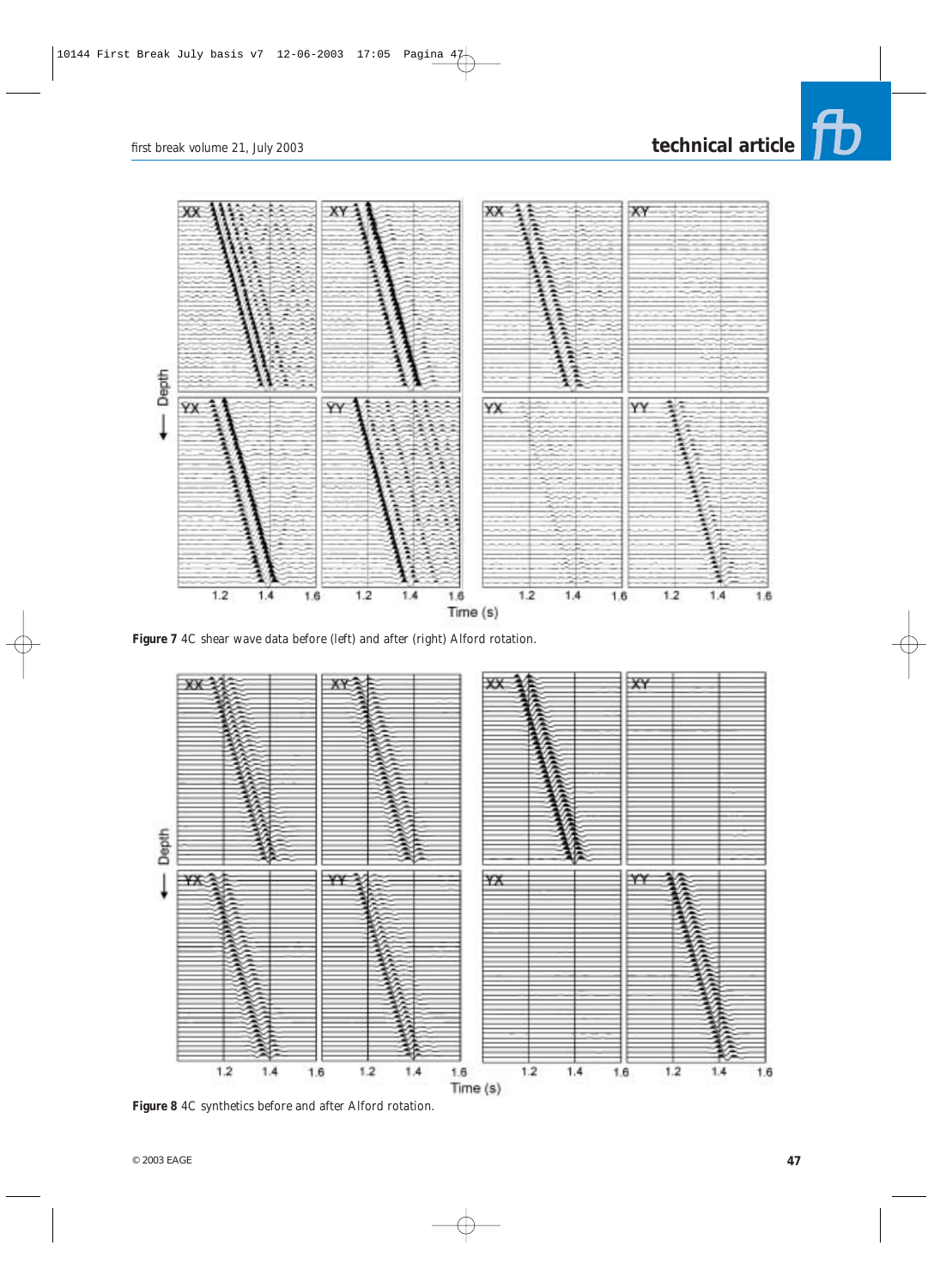## **technical article**



**Figure 9** *Polarization angles and time delays measured from the synthetic data for different frequency bands. The polarization angles are constant at 43 degrees. The time delays decrease with increasing frequency. The dashed lines show the results from the real data for comparison. There is a satisfactory match.*

Figure 6 has an interesting physical interpretation. The lower limit of the diagram is what one would compute using the Thomsen (1995) model. The estimated fracture density would lie somewhere between 0.02 and 0.03. The upper limit of the diagram is what would be derived with the use of Hudson's (1981) model. Here fracture density would be estimated at around 0.05. Neither model would give any information on the fracture size. Our approach uses the data itself to infer where the fracture density lies between the two extremes predicted by the rival theories and provides an estimate of the length scale.

We now proceed to carry out forward modelling to ensure that the effects we are interpreting can be observed on synthetic seismograms. We use a simple four layer earth model where the reservoir behaviour is considered to be anisotropic and frequency dependent. The modeling uses a new form of the full waveform modeling package ANISEIS (Taylor, 2002) which can handle frequency dependent anisotropic elastic constants. The 4C VSP data is shown in Figure 7 compared with the synthetics in Figure 8.

We now process the synthetics in the same way as the real data. Figure 9 shows the results. The polarisations are seen not to vary with frequency. The time delays as a function of depth do vary with frequency. We compare the values derived from the synthetics with those derived from the data. It can be seen that there is a satisfactory match.

It is interesting to compare our estimate of the fracture size, which was derived from seismic data alone, with independent borehole data. Following an analysis of cores and FMS images, Lynn et al. (1999) deduced the existence of metre scale fractures. We conclude that our deduced value for the fracture size matches direct observations satisfactorily.

### **Conclusions**

Standard equivalent medium theories may be used to invert observations of seismic anisotropy for the mean fracture density and orientation. However, it is not possible to discriminate between the effects of a few large fractures or many small cracks. Recent theoretical developments suggest that the observation of frequency-dependent shear-wave splitting could in principle allow us to determine an average scale length for the fractures.

We calibrate our model against the laboratory measurements of Rathore (1995). This provides a test of our model, and provides a basis for the application to field data. We invert the field data for fracture size and density, and find that the resulting fracture size matches geological evidence. Synthetic modelling confirms our interpretation.

If additional validation for this approach can be provided with further field data, it may be possible to create fracture length 'maps' in addition to the standard fracture intensity and orientation maps, effectively imaging sub-seismic fractures. This is a necessary step towards the establishment of a robust link between seismic anisotropy and permeability anisotropy.

### **Acknowledgements**

We thank Heloise Lynn for providing us with access to the field data used in this study, and John Queen and Evgeni Chesnokov for useful discussions. This work is supported by the sponsors of the Edinburgh Anisotropy Project (EAP) and by the Natural Environment Research Council (NERC) through contract GST22305 as part of the NERC thematic programme *Understanding the micro to Macro behaviour of rock fluid systems*. It is presented with the approval of the Executive Director of the British Geological Survey (NERC) and the EAP sponsors: Agip, BG, BP, Chevron, CNPC, Conoco, Norsk Hydro, Kerr McGee, Landmark, Marathon,